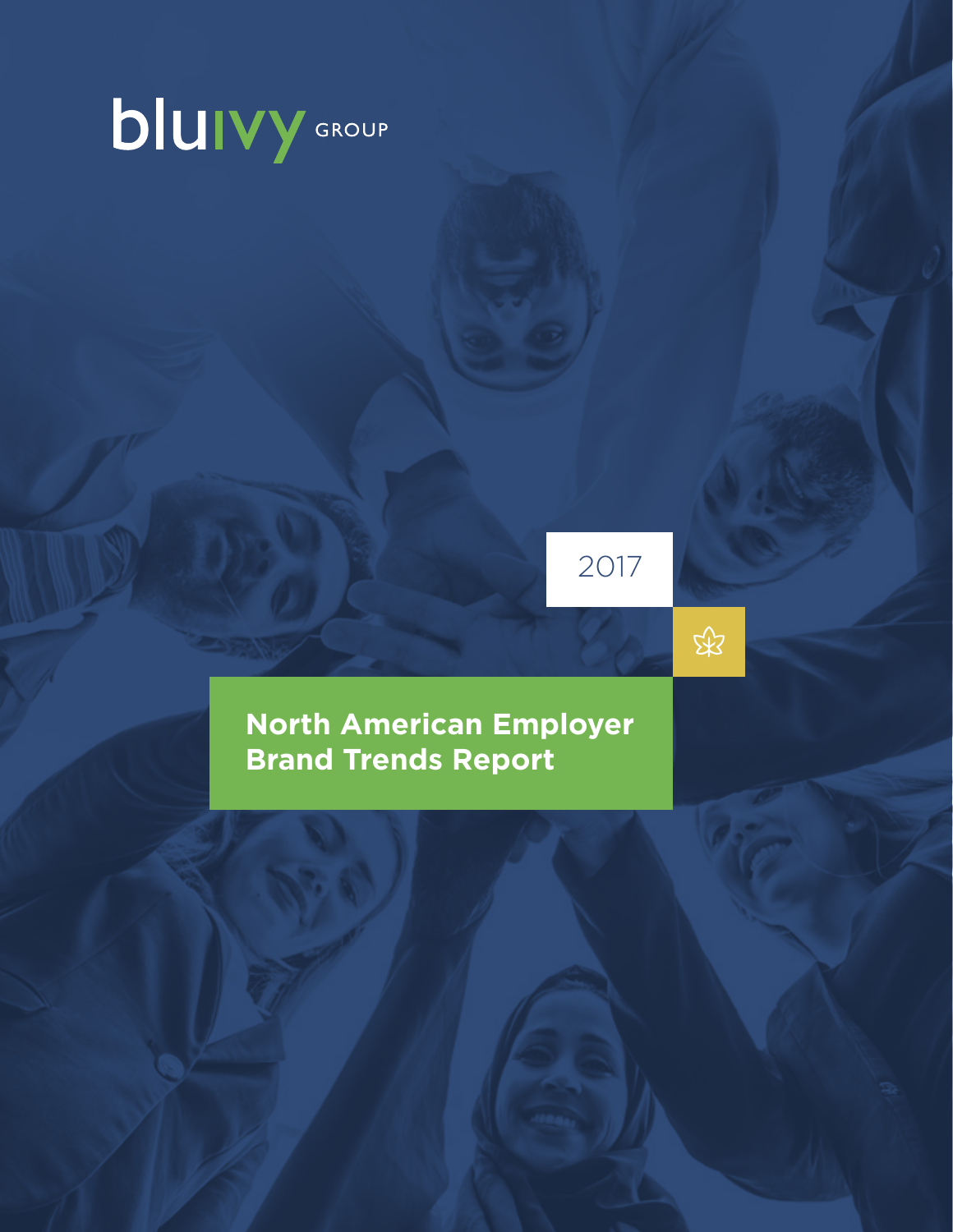

Over the last 5 years Employer Branding has become a staple in HR and people strategy. The rapid adoption of the strategy is an exciting indication that HR is evolving into much more of a culture and brand leadership position within the business. What has become evident though, is how challenged organizations are at the moment, when it comes to elevating their employer branding strategy to drive the right business results as opposed to just launching new creative branding such as a refreshed careers page and a 3-minute video that lives on the site. Culture is impacted by the people, experiences and communications within an organization. Employer brand strategy effectively aligns all of these efforts under one common banner.

As this investment continues its rapid growth, Blu Ivy Group decided to further explore where exactly North American leadership have been focusing their investment, understand how they are tracking its impact on their business, and uncover where the biggest gaps and opportunities are so that the industry can realize much more of the employer brand success in 2018.

Blu Ivy Group conducted one of the largest studies amongst North American CHROs in the summer 2017, focused exclusively on the status of employer brand strategy. We did this because we know from our years of consulting experience in this field, that this is a strategy that must be lead by the executive team, if it is to have the business results that organizations are seeking. We talked to more than 200 CHROs and asked them to share their thoughts on employer branding, their views on culture, and how they are utilizing employer brand strategy to impact business priorities. We explored how organizations measure success, and how employer branding will implement into their overall business objectives in the years ahead.

The Blu Ivy Group Canadian Employer Brand Trends Report reveals emerging employer brand practices and a shifting tide in terms of what executives across North America are identifying as their priorities.

#### INTRODUCTION

## **Employer Branding Is Your Culture Strategy**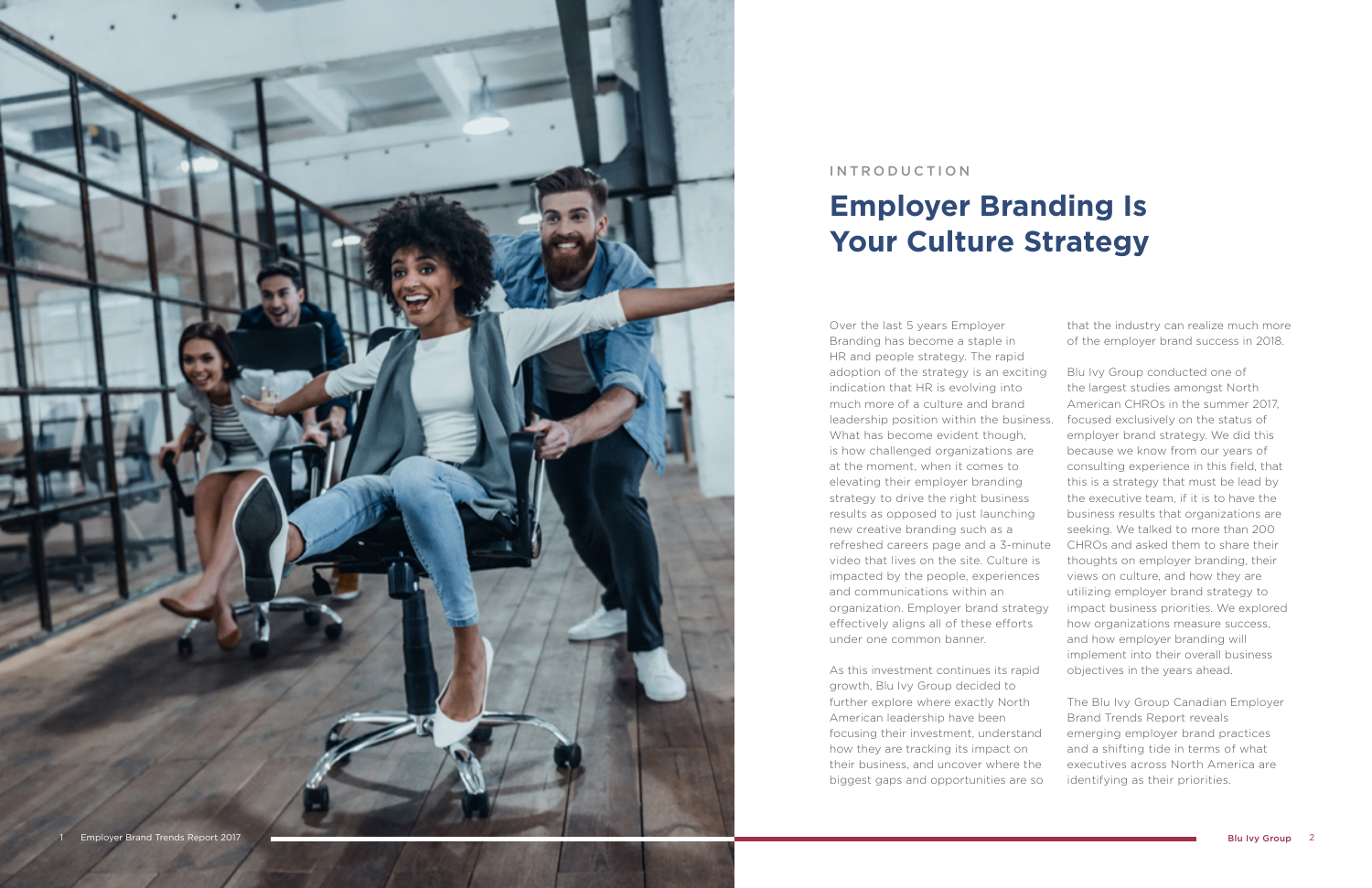87% of North American employers now see the value and understand the importance of an employer brand strategy. Even those few organizations that do not have a strategy in place, have budgeted to begin the work in fiscal 2018. This is a significant change to our 2015 study that reported just 65% of organizations had begun this work.

The level of sophistication and approach to employer brand strategy has also been elevated as leaders recognize its impact on the brand, work culture, engagement and talent acquisition. As a result, the average budgets for employer branding have risen to an annual spend of between \$100,000 to \$250,000. Not surprisingly, with the increased level of investment, so to has the level of leadership overseeing the work elevated within the business.

No longer the darling of HR or talent acquisition team alone, we are thrilled to learn that the bulk of executive leadership now understand employer brand and see the value and impact it can have on the business as a whole, and how it can influence stronger cultures and financial results for organizations.

Why is employer branding in the spotlight? To start, employee engagement is abysmal – according to Gallup's World Poll in June of 2017, a meager 15% of the worlds working population is actually engaged. In North America, the number is slightly better, but still, roughly 70% of all workers are not engaged today. According to this study, most employees don't just hate their job, but also their leaders.

Blu Ivy Group job seeker studies have also revealed



that over the last 5 years there has been an ongoing decline in employee pride and alignment to their employers leadership team.

CEOs are feeling the pressure to address declining productivity (likely a result of low engagement), and increasing turnover of top talent. Marry that, with the recent data from PWCs CEO survey, that 52% of CEOs globally are planning to increase headcount over the next 12 months, and 77% are very concerned that the shortage in key skills they need could impair their company's growth.

Old management, leadership, HR and recruitment practices, are failing to deliver on a great work experience. Inconsistency in leadership skills and behaviours across organizations means that despite best efforts, great recruitment marketing and engagement surveys alone are just not fixing the root of the talent challenge.

Employer brand strategy enables an organization to understand what top talent values most and uncover what the single biggest threats are to the employee experience and engagement. With these insights, companies are getting a much clearer picture on how to elevate engagement more consistently, develop more branded experiences, provide more meaningful management

and leadership training, improve communications and dramatically improve the recruitment and careers story. Ultimately, this is the strategy that many believe is allowing their organizations to make massive culture shifts and best in class recruitment practices.

As the executive teams continue to gain deeper insights on the cost of hiring and retaining talent, we anticipate that the will continue to rise.

of Employers across North America have initiated an Employer Brand strategy.



Developing a long term employer branding strategy will define what your employees value most. Why does that matter? Because in a time when trust and transparency is needed more than ever, it's the employees' voice that needs to heard and shared to attract and retain

the best talent.

Leandra Harris, Managing Director, Blu Ivy Group

#### TREND 1

## **Employer Branding Is Now An Essential Component of HR Strategy**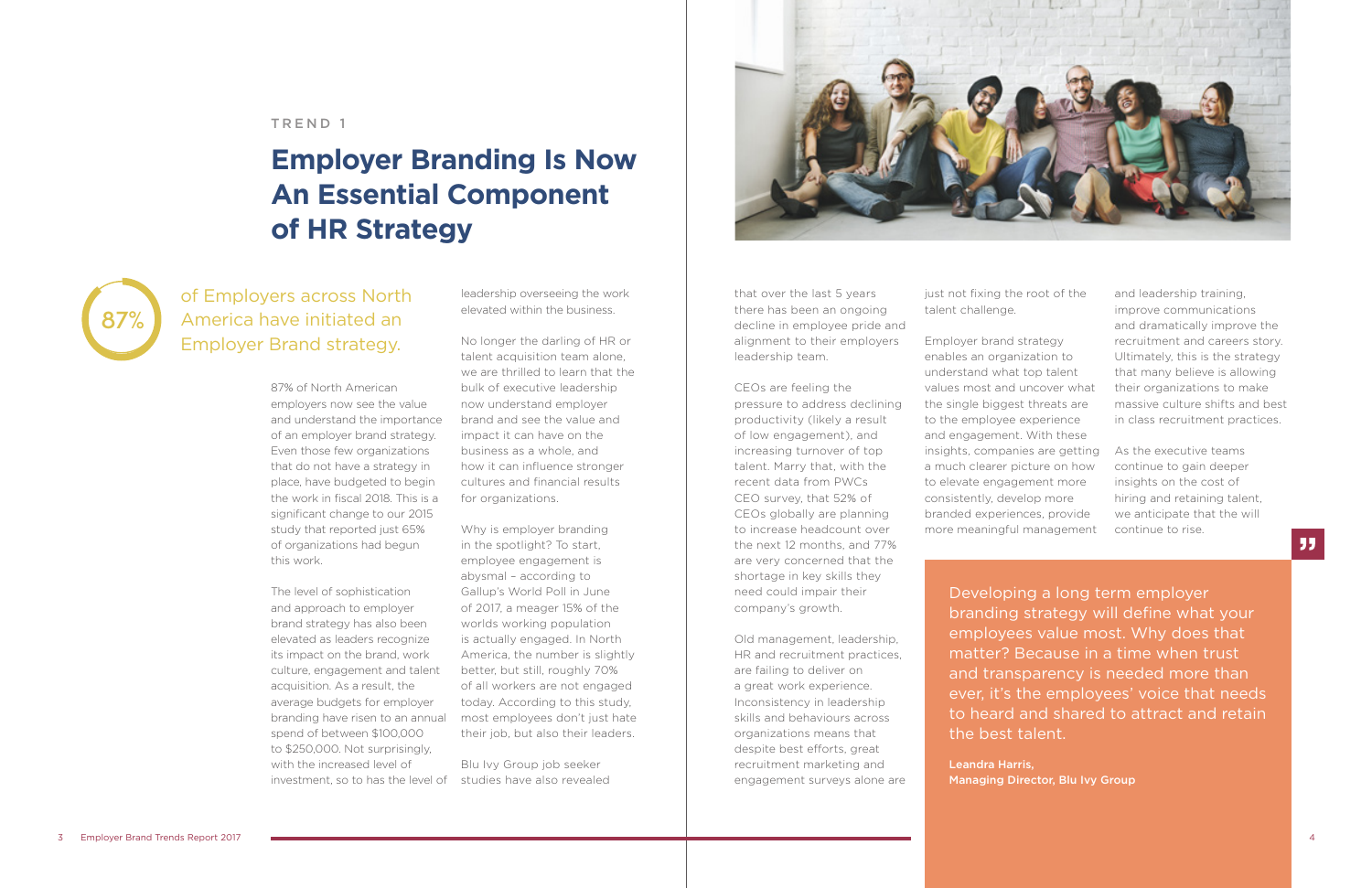What steps can you take to ensure you are developing an employer brand strategy that will drive measurable business results by the end of 2018?

1. Identify Executive Business Owner (CEO or CHRO) – Appoint An Internal Employer Brand Leader that is respected and heard at the leadership table. Ideally, they should have a background in strategy, HR and Communications.

2. Establish a steering committee for the project comprised of Talent Acquisition leadership, Training and Development, Communications, Social & Digital, and Brand Management

3. If you are looking to build an EVP, launch and get measurable business results in 12 months, hire an employer brand consulting firm. It is a lot of heavy lifting, stakeholdering and project management to get it completed, and activated. Use a trusted external advocate to support building the foundation, and to learn from through the process. This will enable you to build in house expertise along the journey.

4. Establish 3 – 4 Business Objectives max – Ensure that they are not focused exclusively on recruitment results in the next 12 months. Think longer term and bigger picture. Remember a strong employer brand strategy will positively impact how you are perceived and experienced internal and external talent.



5. Ensure that the budget secured for this work is aligned to the impact you are looking to make for the business in 2018. Consider the impact you are seeking from this strategy. Compare to other people and talent program investments. Understand that this strategy is designed to align talent to executives and corporate

vision, reduce turnover, elevate talent acquisition results, improve internal and external communications and brand preference. If your budget is spread too thin, you are likely to have limited impact. Consult an employer brand advisor when building your plan and budget. Learn the pros and cons and how

best to spend year one, depending on the business impact you are seeking.

6. Your strategy must include the research and build phase, stakeholdering, and validation phase, the internal and external activation phase and consistent scorecard analytics to measure and improve results.

### Budget for Employer Branding

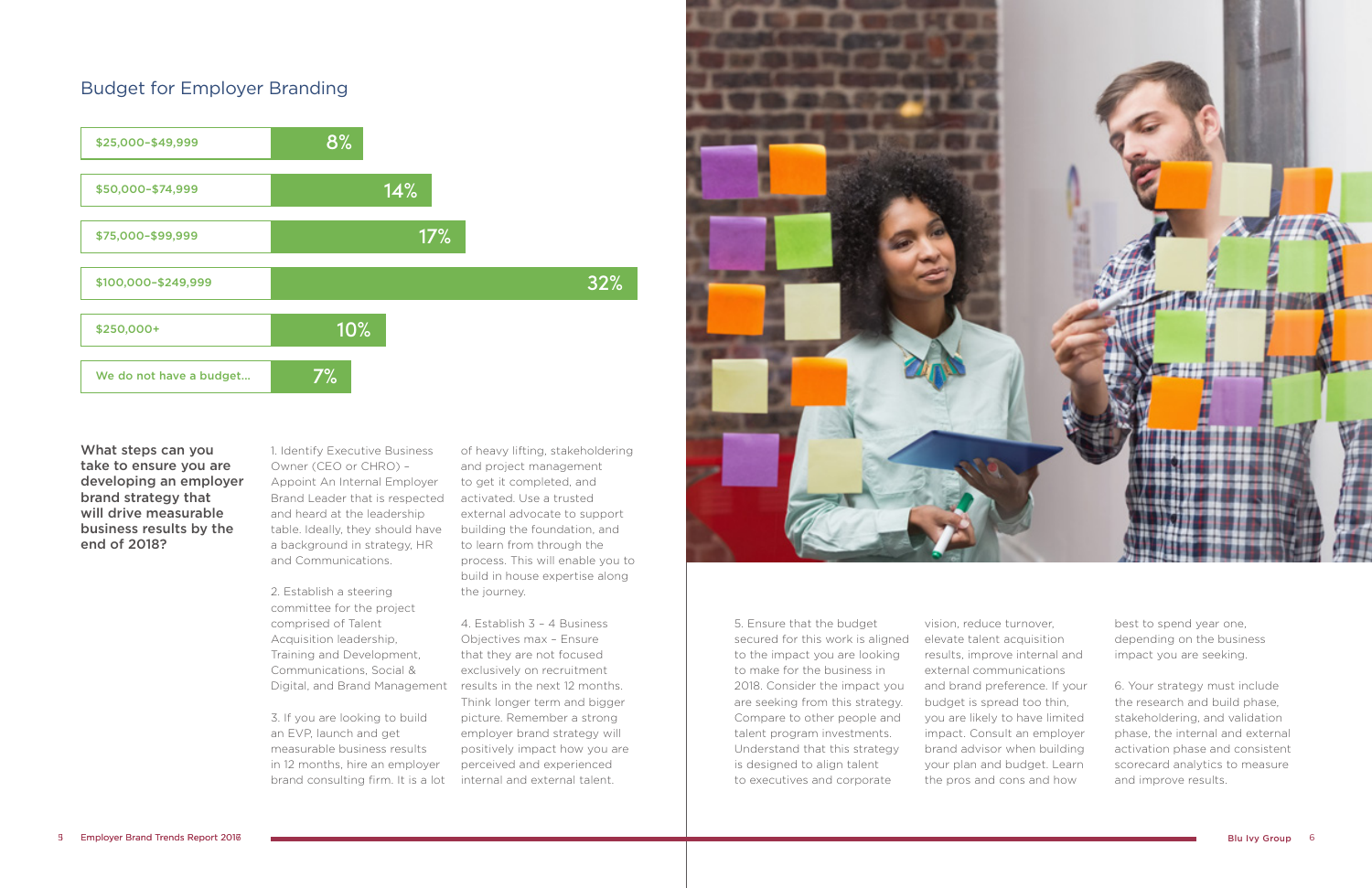This is an interesting and

exciting shift occurring across North America. Historically Employer Branding was utilized primarily as a recruitment marketing solution alone. The old mindset and common misconception, was that a company simply had to build a great tagline, launch a new careers site, and put out some social content with pictures of your employees and one would be done with their employer

brand work. This mindset of course made it exceedingly difficult to measure true ROI and long term business results.

and employer ranking sites, organizations and their cultures are under far more scrutiny and demand for cultural transparency in the public eye. Employer Brand can no longer

With the advent of social media their Employer Brand promise Hence, Employer Brand 2.0's far more strategic focus. Now, leaders are looking to operationalize the Employer Brand and create an Employee Experience function, and in some cases, department within HR. This requires that organizations focus on ensuring that the experience throughout the employee lifecycle, regardless of role, division or manager, is consistent and aligned to the Value Proposition and Employer Promise. Today the objective is for companies to deliver on to employees better than their competitors, and deliver with far greater consistency. Todays talent, much like todays consumer, are advocates of experiences, not advertisements.



be controlled by great taglines and careers pages.

This shift requires that when uncovering your EVP an organization clearly understands the current state. Where are the biggest threats to the employee experience today? How aligned are leaders at all levels to delivering and communicating a consistent experience? What programs need to be rebranded first?

This shift also impacts how budgets and activation dollars are allocated, as well as the internal expertise required to make monumental impact on engagement and culture. With 1/3 of organizations indicating that employee turnover was the biggest threat to their employer brand, it is critical that leaders make wise decisions on how this strategy will be rolled out internally.

#### TREND 2

## **Branding The Employee Experience Is Now A Top Priority Amongst Executives**

The primary motivator for CHROs with Employer Brand Strategy at present is branding a more consistent employee experience. The top motivators for companies taking on employer brand strategy focus much more on culture than ever. In fact, the top 3 results that executives are seeking out of their employer brand investment include:

Delivering Consistent Employee Experiences

Improving Engagement

#### Improving Communications

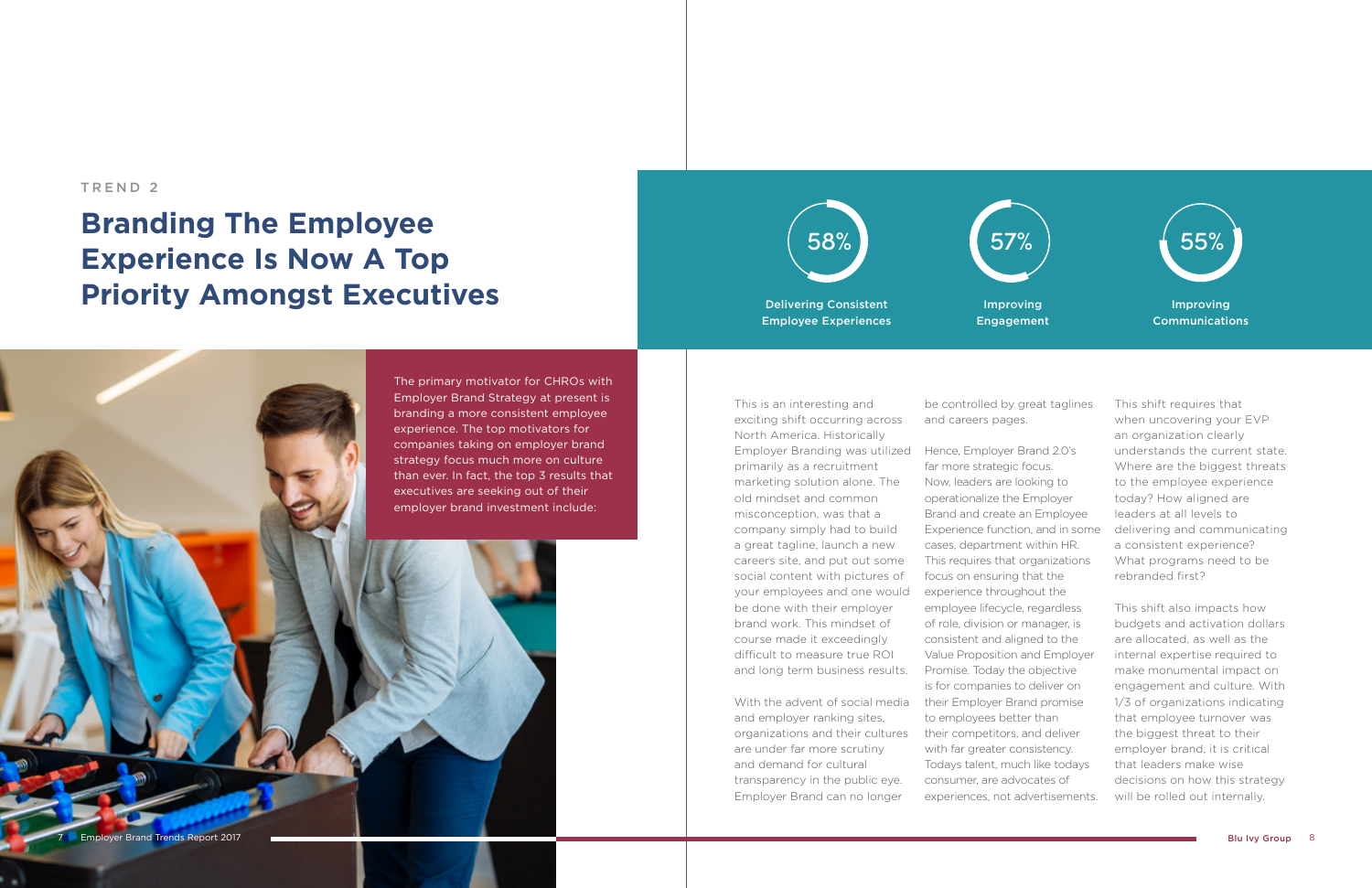One of the common reasons organizations do not realize the success they should with employer branding is that executive leaders have not been whole-heartedly committed, or accountable to the organization's employee value proposition (EVP). Leaders may not be fully aware of the EVP or the direction of the employer brand strategy, or they may not know how to effectively deliver consistent employee experiences that align with the EVP. It's not enough for an organization and HR to articulate its EVP – if leaders are not fully aware, accountable, and supportive of the EVP, or how to deliver upon it, an organization will not be successful in delivering consistent employee experiences, and ultimately, will fail to truly differentiate itself from competitors.

Caryn Sabine, Employer Brand Strategist, Blu Ivy Group

What should employers do to ensure that their employer brand strategy delivers a more branded employee experience?

1. Ensure EVP research is not just focused on the positive aspects of why talent join and stay with an organization, but authentically looks at the biggest threats and inconsistencies in the employee experience.

2. Launch and stakeholder the EVP and Employer brand with all HR and Leadership first. Ensure that they support and understand the direction

3. Deliver Living the Employer Brand training to leadership and management. Oftentimes we hear that the biggest gap in experiences is delivered by management. This group have the largest influence and impact on your culture, and employee communications. Ensure that they know the EVP, and how they can and should deliver more effectively on the employee experience.

4. Build an internal activation strategy that not only looks at communications and creative, but also addresses the threats and inconsistencies. Assigning someone from a training and design background to oversee Employee Experience is ideal to ensure focus and accountability.

5. Establish a Brand Ambassador Program and Team with a focus on both internal engagement and social media messaging

6. Measure the success of the employer brand internally through regular pulse surveys

### Biggest Threats to Employer Brand

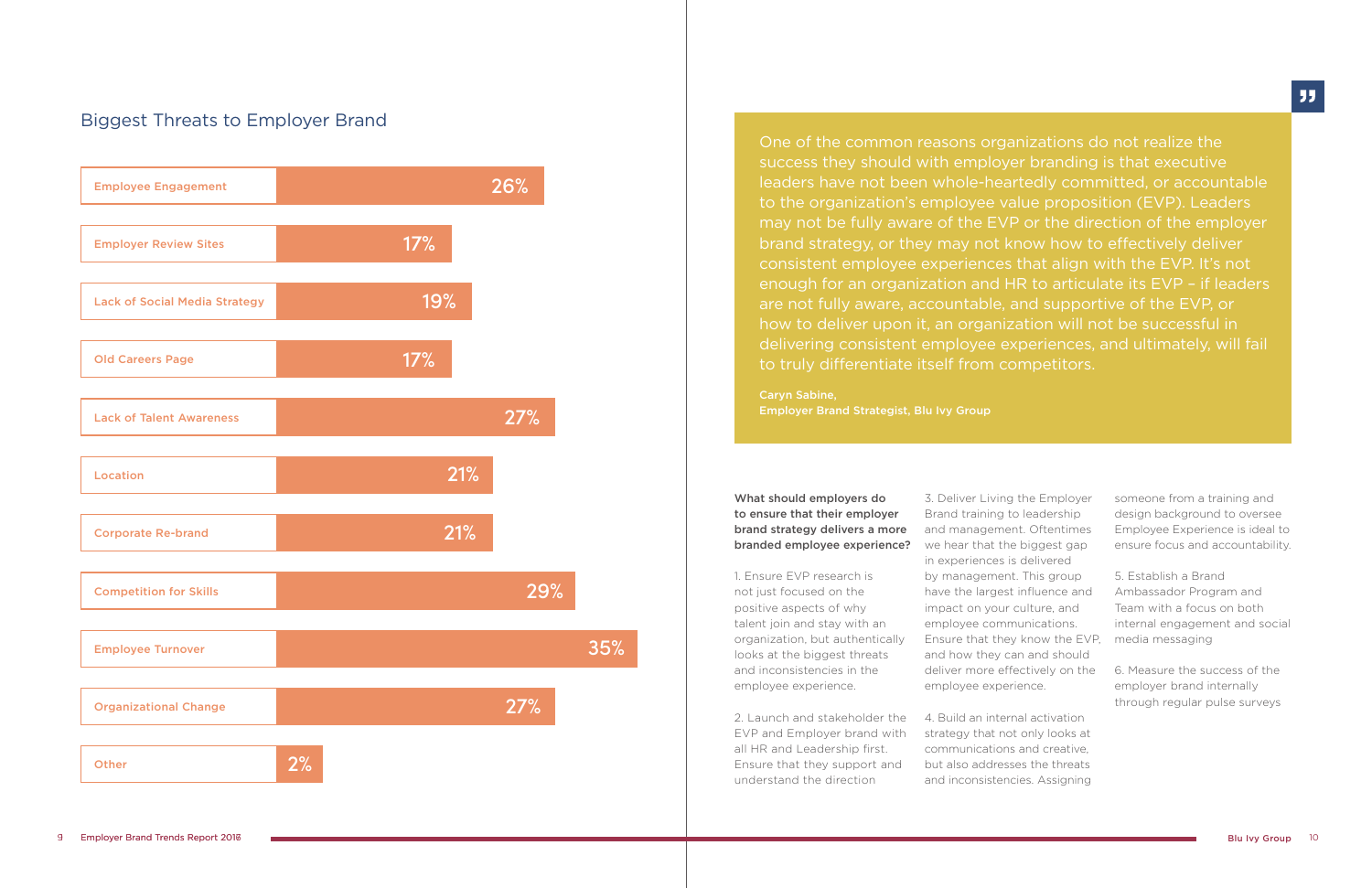organizations are investing their communications efforts more on social content than on their careers landing page. Today there is a clear indication that storytelling, content marketing and social recruitment are the primary communications platforms. What is also interesting to see is that YouTube has risen to one of the primary social platforms. More and more employers are elevating their content marketing strategy to include quality video campaigns.

In a sea of increasing content, 2018 will challenge employers to utilize streamlined campaigns, and content controlled by and employer brand content calendars that effectively cover their EVP storyline and strategic objectives.

Blu Ivy Group conducts research with external talent and jobseekers on an ongoing basis and we have learned through that research, that Facebook, Instagram and

Youtube continue to garner the most exposure to talent based on their frequency of usage. We also know that this will allow employers to build the most effective awareness campaigns from a budget perspective. LinkedIn remains one of the primary platforms for job seekers who are actively looking for work, and who are business networking so it is imperative that a multiplatform, mixed media content strategy is an ongoing part of the external communications efforts.

Social media is no longer a platform that should be owned corporate brand alone. If so, an organization is missing out on more than 50% of its effectiveness. If your executive leadership team agree that the employer brand is critical to organizational success, then they must agree and support a social content communications strategy that supports this mission on an ongoing basis.

#### TIPS:

1. Conduct a thorough social, digital and SEO analysis to understand how you are positioned with your target talent pools, and benchmark against your competitor's strengths.

2. Build a digital and social strategy that looks at building awareness, helps to recruit and convert talent to applicant.

3. Build a content strategy that is compelling to both passive and active job seekers. Ensure that it is a mix of branded and in-themoment content that employees would be eager and proud to share within their networks.

4. Before you venture into video content, work with your agency to ensure you have the right budget, and campaign vision in place so that you can drive the appropriate volume of engagement and impact.

5. Remember that social marketing is not just what you put out as an employer, but the conversation that is happening in those networks. Engage in two-way conversation. Engage your employees in sharing this content in their personal platforms to truly amplify your results.

6. If you do not have the talent in house to manage this work, don't ignore it! Employer Brand agencies like ours will happily provide outsourced solutions over the short or long term as you need

99

Employer brand communications has assuredly made a big leap in the last 12 months and for the first time, we see that

#### TREND 3

## **Social Media Content Marketing Is Currently the Primary Investment Area for Promoting Employer Brand Externally**

In this social media driven society, it is imperative that organizations are active on social channels and have implemented a social strategy that fosters and promotes their employer brand. With potential candidates and current employees having access to information at the tip of their fingers online, organizations need to be effectively developing and managing their social presence and employer brand. Focusing on having two-way dialogue on your channels will help promote engagement from your audience. With a variety of popular social platforms and new ones constantly emerging, it is important to focus your social strategy on select platforms that are relevant to your target audience. Ensure that content that is authentic, accurately represents your EVP, and paints the story of what it is like to work at your organization. The more genuine the content the better.

Emily Harrington, Employer Brand & Communcations Strategist, Blu Ivy Group

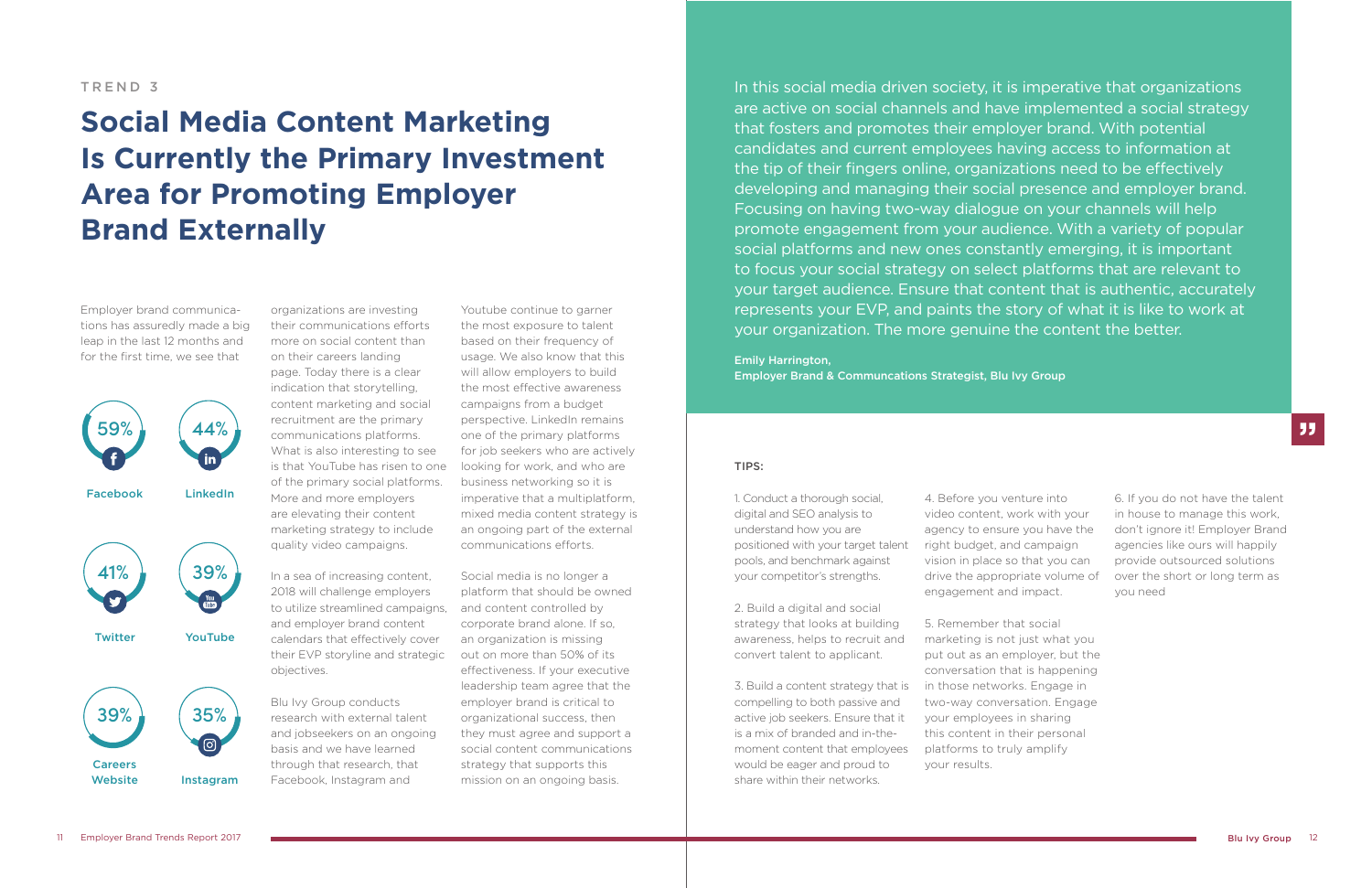In business, brand reputation is everything. A corporate reputation is fragile, and it can take just one crisis to cause long term and occasionally irreparable damage to the company's image. Social and digital media has created a world today of radical transparency. The high expectations of talent, both as employees and job seekers reign supreme.

Ignoring negative employer rankings and candidate experiences on Glassdoor, Indeed or corporate social platforms is no longer an option.

The fact is, talent does not care what the internal reasons or justifications for the negative reviews are. They care about the culture that they are reviewing or experiencing with their own eyes.

Today, companies are required not only communicate effectively, but to truly listen to employee and social conversations and, respond in a way that aligns with the employer brand and promise. Annual or semi-annual engagement surveys are simply no longer effective tools for listening and gathering input on the employee experience.

To avoid a surprise crisis, garner more timely information and react more efficiently, organizations are moving towards regular pulse surveys with employees and candidates to understand how effectively they are delivering the employer brand and learn where the focus needs to be directed.

Employee **Turnover** 

This finding reiterates the importance of focusing on internal brand activation, as well as branding the employee experience when rolling out an Employer Brand Strategy. Employer branding provides a roadmap to driving engagement and employee pride in the core areas that threaten your reputation. This in turn, reduces turnover (typically by as much as 10% in 12 months) and provides the necessary foundation to handle rapid growth.

It also provides a deeper insight into the sharp



incline organizations have experienced in terms of crisis management in the media over the last 3 years. The employee who is dismissed, the employer brand threat that is disregarded, is likely your next crisis. Given that the average PR crisis in North America costs an average \$500,000, there is little doubt that 2018 will see more organizations developing plans to understand and address these threats, as well as build thoughtful crisis management and communications plans, specific to the employer brand and EVP.

#### TREND 4

### **Employer Brand Crisis Management Is On A Steep Incline**

currently see as the biggest



(Current employees)



Employee Engagement

Rapid Growth

31%

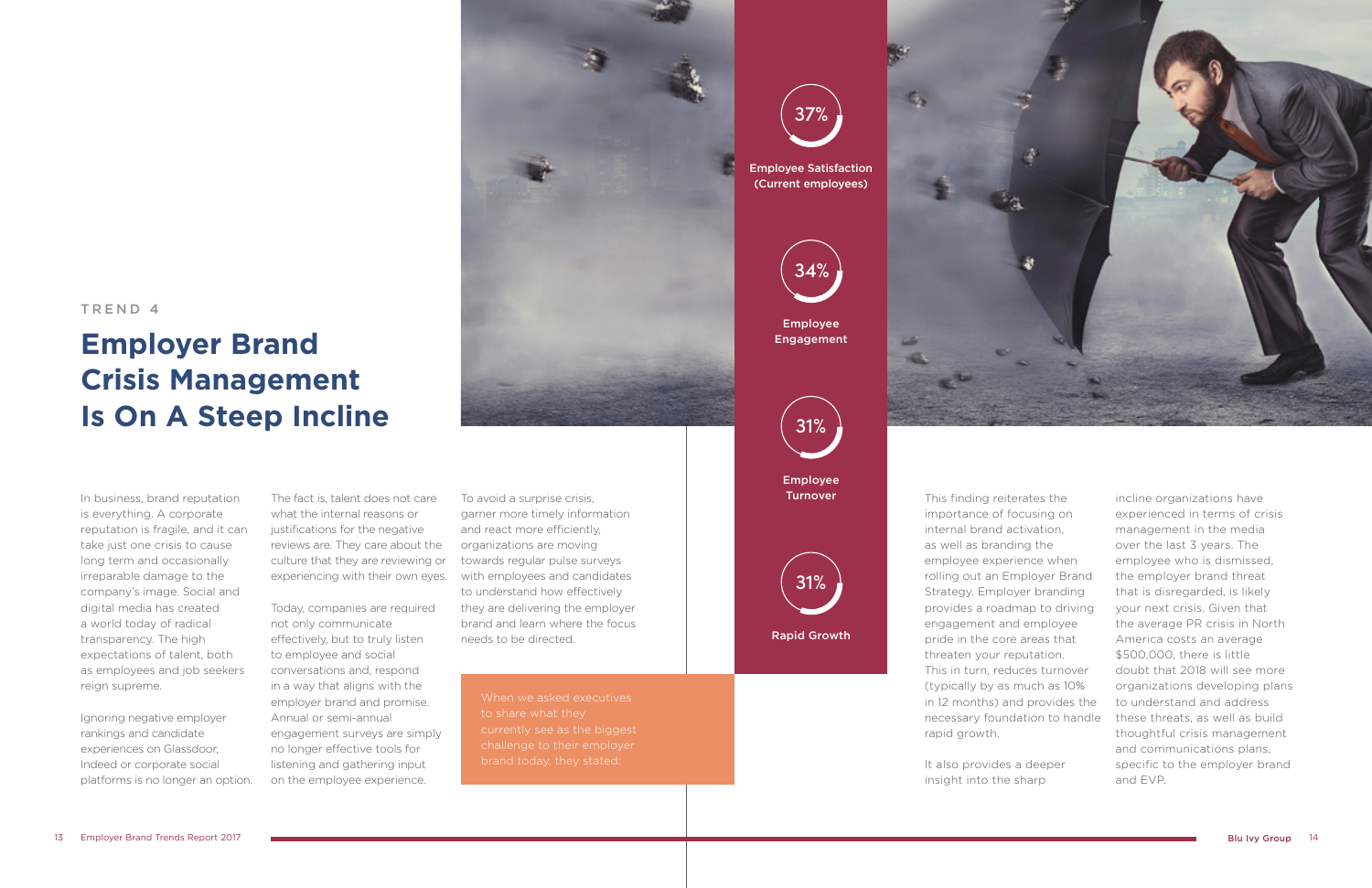# What should employers

### do to prevent an employer brand crisis?

1. Understand not only your EVP, but also your top employer brand threats

2. Develop a clear action plan to address your top 3 threats

3. Work with your PR and Corporate Affairs team to share the employer brand and EVP communications. Build an Employer Brand Crisis Action Plan

4. Assign and train appropriate listening and responding skills for noise, where talent are working your social media team to further enhance the employer brand communciations and experience

5. Conduct quarterly pulse checks on the employer brand experience internally and garner employee insights on the biggest threats. Ensure action on most critical items

6. Develop a storytelling culture that encourages employees to share their own authentic and personal stories aligned to your employer brand.

In a world filled with so much with high demand deadlines, rapid and ongoing change, and expectations of delivering outstanding products or services, it is incumbent upon leaders to look at the experience they offer their employees.

Branded experiences, a consistent vernacular about what employees value, and management accountability to the employer brand are critical for elevating engagement, reducing turnover, and becoming a preferred employer.





had a strategy in place to deal with them

#### Experienced Challenges in the Media – Past 3 Years

Most leaders have really made the connection with having a strong employer brand and how this effects their current team and quality of new hires. They recognize that building a strong employer brand that is at the heart of their company, increases engagement, attracts the best talent and in the end, has a positive impact on the bottom line. They see that the right Employer Branding strategy is a living entity that makes their employees proud to work there, and acts as a magnet to top talent in the marketplace.

Madeleine Waterfield, Employer Brand Consultant, Blu Ivy Group